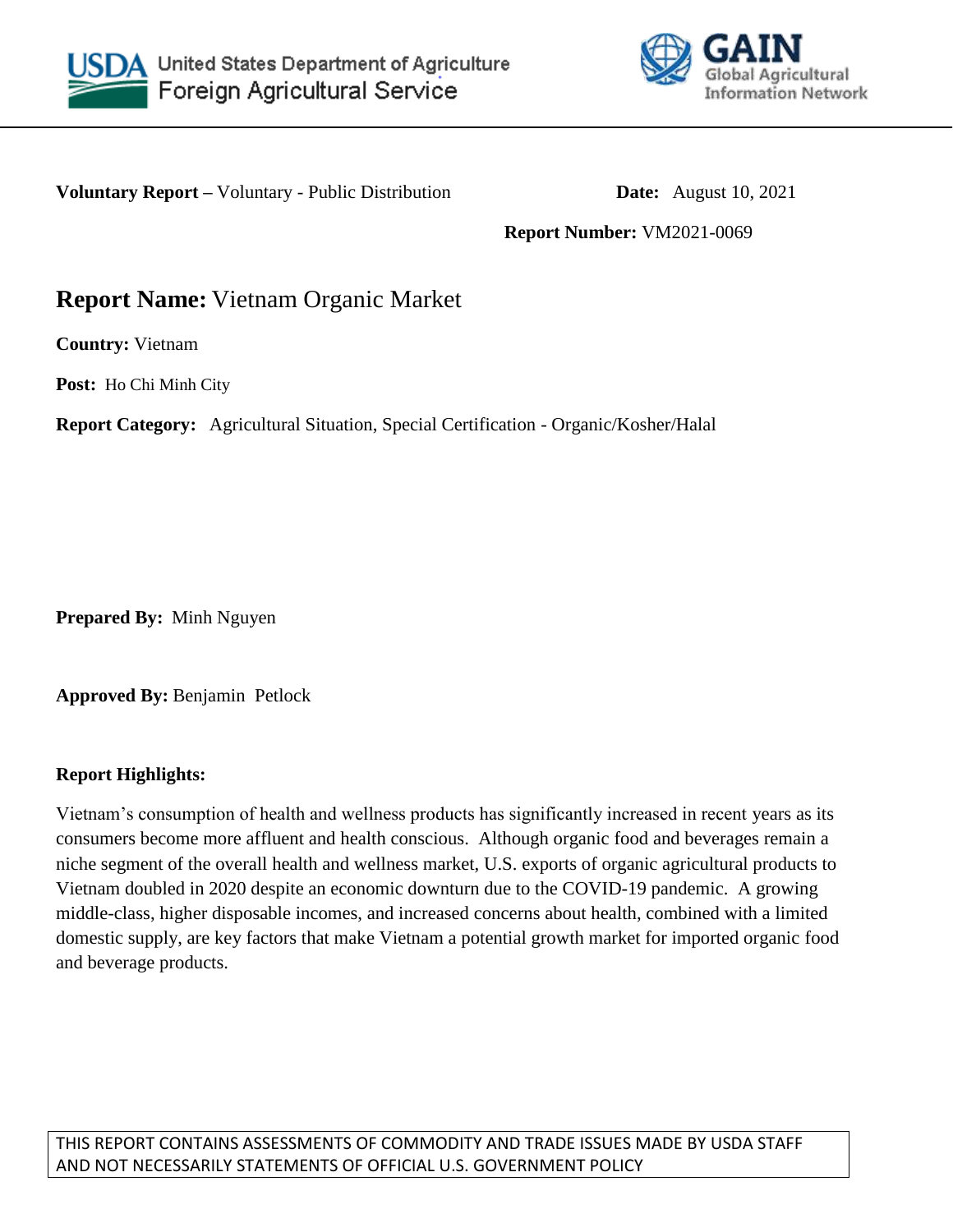



## **I. Market Overview and Trends**

#### *Market size*

Over the last few years, Vietnam has seen strong development in its health and wellness sectors in general, and for its organic products sector in particular. According to Euromonitor, the Vietnam market for health and wellness products, valued at \$5 billion in 2019, expanded at an average rate of over 9 percent annually over the past 5 years. Organic food and beverages (F&B) account for a relatively small portion of the health and wellness market in Vietnam with retail sales at \$130 million in 2019 (Source: Business Associations of High-Quality Vietnam Products). While modest, Vietnam is a potential growth market for organic F&B products due to more consumers with higher disposable incomes, growing preferences for high-quality and high-value products, and higher demand that outpaces local supply. Although organic F&B has positioned in the past as a niche market in Vietnam due to its premium price point, as the country's economy grows and standards of living improve, demand for safe and quality products has also risen. Despite the challenges of the COVID-19 pandemic and resulting economic slowdown that occurred in 2020, Vietnam still doubled its imports of U.S. organic F&B products compared to the same period last year.

#### *Consumer trends*

According to Vietnam's General Statistics Office, the country has a population of over 97 million, half of which are under the age of 35 years. "Generations Y" (ages 24 to 39) and "Z" (ages 15 to 23) are estimated at around 40 million people and include well-educated consumers who are open to new experiences and international trends. According to the World Bank, Vietnam has over 12 million people classified as "middle and affluent," and this demographic is expected to more than double to 25 million by 2026, one of the highest growth rates in Southeast Asia. Vietnam's super-rich, defined as those with a net worth of at least \$30 million, are also rapidly increasing and Vietnam now ranks second among the world's fastest-growing wealth markets, according to the 2021 Wealth Report by Knight Frank. Vietnam's middle and affluent classes, the main drivers of the country's economic growth, are contributing to the rapid expansion of the organic F&B market as these consumers shift from basic necessities to higher quality and value products as their incomes increase.

Health is also an important issue in Vietnam, often outranking other general concerns, such as income and job security, according to a 2020 Nielsen Global Consumer Confidence Survey. This survey also noted many consumers indicating their willingness to spend extra income on products that can guarantee health benefits. The "Vietnam Insight Ebook 2021" (Kantar World Panel) reported that 79 percent of Vietnamese consumers surveyed were willing to pay higher prices for healthier foods. A Vietnam Report Group survey on the purchasing behavior of consumers in Ho Chi Minh City (HCMC) and Hanoi in 2019 showed that 51.5 percent of the focus group would choose products of organic origin, while 45.6 percent would base their purchases on price.

THIS REPORT CONTAINS ASSESSMENTS OF COMMODITY AND TRADE ISSUES MADE BY USDA STAFF AND NOT NECESSARILY STATEMENTS OF OFFICIAL U.S. GOVERNMENT POLICY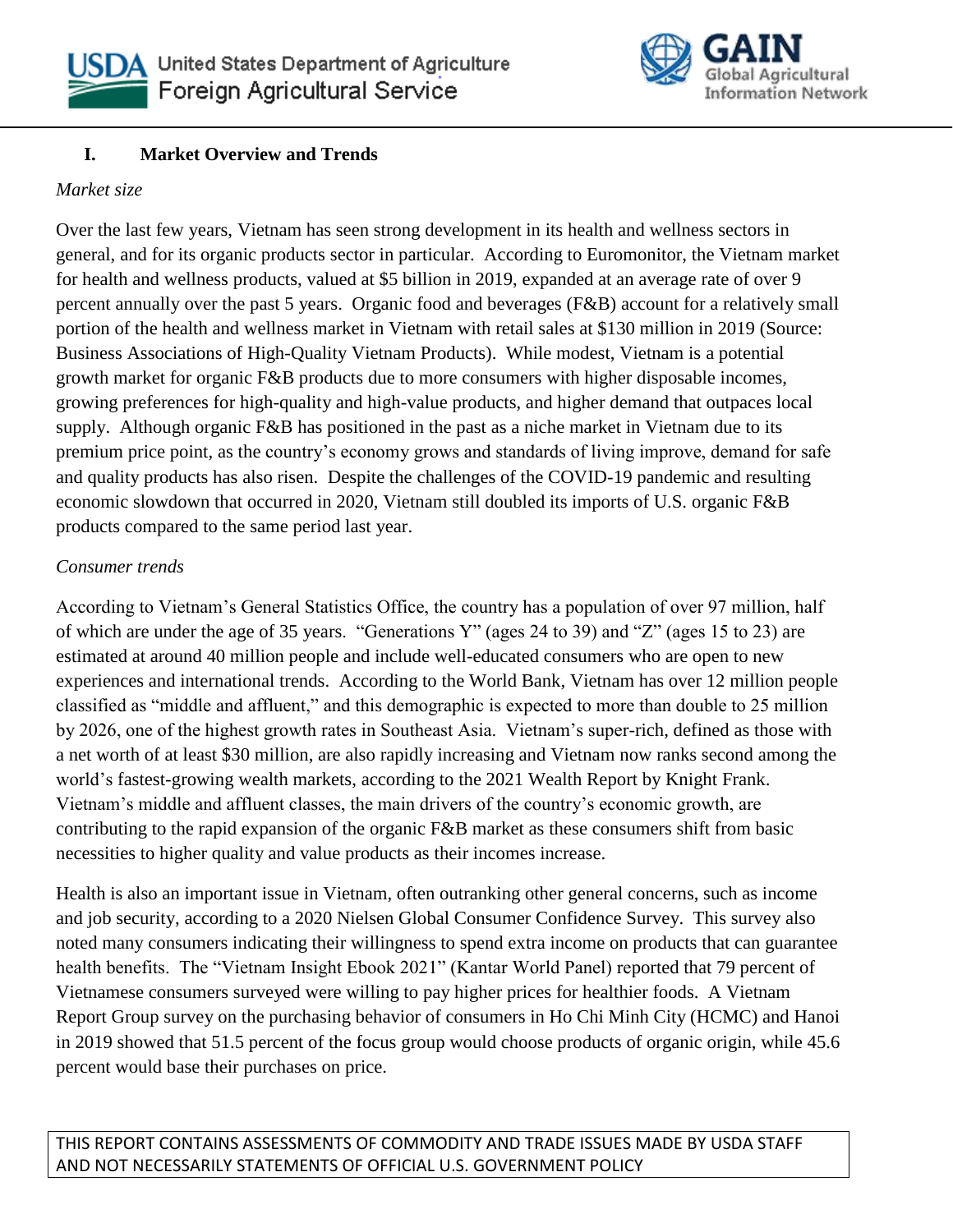Food safety continues to play an important factor in purchasing habits as Vietnamese consumers often exhibit concerns on certain products such as local produce. Domestic food safety scandals over the past few years have also raised concerns. Additionally, the ongoing COVID-19 pandemic has accelerated demand for safe products as consumers seek ways to address health concerns. As a result, organic F&B products are often promoted for their image as "natural," "no chemicals," "safe," "high quality," and "good for health." Online searches for "organic food" ("thực phẩm hữu cơ" in Vietnamese) have grown 30 percent year-on-year in 2020, according to the "Vietnam: Year in Search 2020" report from Google.

As half of Vietnam's population are young and well informed, many consumers quickly adopt F&B trends that are popular globally. Google searches for popular diets soared sharply in 2020 with key words such as "eat keto" and "keto menu" increasing 900 and 650 percent respectively. The popularity of "superfoods" such as apples, apple cider, blueberries, chia seeds, kale, celery, Greek yogurt, and kombucha are examples of international trends that influence local consumption, both at home and in restaurants.

Although many middle-class consumers are aware of the quality and health benefits of organic F&B products, price remains a challenge to their substitution of everyday items with organic equivalents. As a result, consumers prioritize organic F&B products on purposes related to health concerns, especially for families and children. Baby infant milk powder, dairy, and fresh fruits and vegetables rank high among purchased organic F&B products.

#### **II. Supply and Production**

In addition to imports, locally produced organic F&B products have grown robustly in recent years. According to the Ministry of Agriculture and Rural Development (MARD), Vietnam's organic farming area quadrupled from 53,350 hectares in 2016 to nearly 240,000 hectares in 2020. 46 out of 63 provinces and cities in Vietnam have developed organic-cultivated land with the participation of over 100 enterprises and 17,000 farmers. Vietnam's main organic agricultural products are rice, shrimp, coconut, coffee, cocoa, milk, tea, vegetables, fruits, cinnamon, anise, and other farm products. Vietnam also exports many of its organic F&B products, with overseas sales reaching \$335 million in 2019, according to MARD.

In recent years, more large-scale enterprises, such as Vinamilk and TH True Milk, have increased their investments in organic F&B production. Vinamilk, the country's largest dairy producer and a pioneer in organic dairy in Vietnam, launched its own "Organic" brand, through its U.S. subsidiary Driftwood Dairy, and in cooperation with California Natural Products. In 2016, the company manufactured this USDA-certified organic milk in the United States, exporting it back to Vietnam. In 2017, Vinamilk then switched its sourcing of organic milk to a new domestic organic dairy farm in Dalat, marketing this operation as the first European-standard organic farm in Vietnam and Southeast Asia. This Dalat organic operation now produces organic drinking ultra-heated treatment (UHT) milk and infant milk powder. Another local dairy giant, TH True Milk, started its organic farm in 2013, launching its first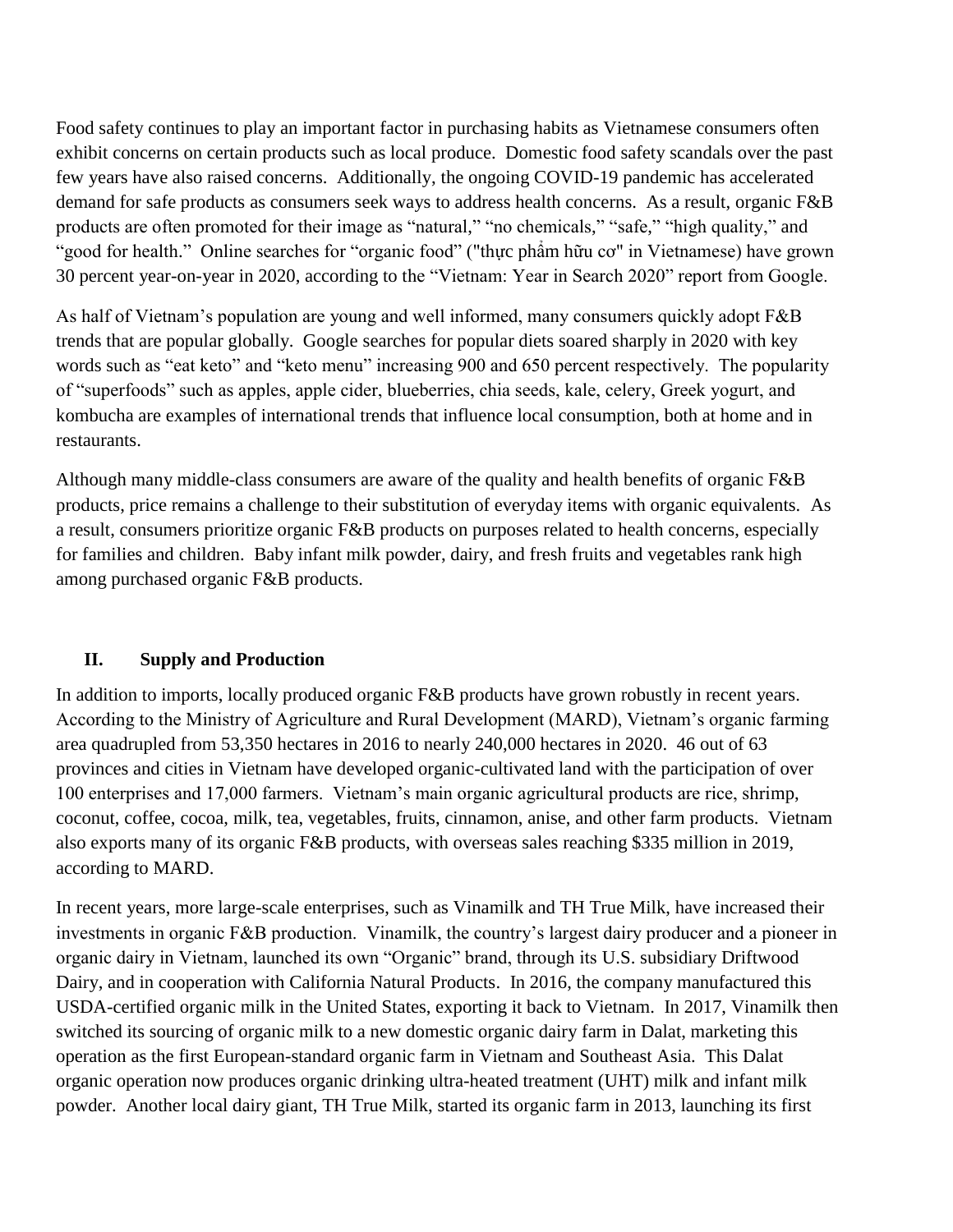organic brand, TH True Milk Organic, in 2017. Both Vinamilk and TH True Milk have invested heavily in marketing and sales (Picture 1), making organic F&B products more accessible and affordable to Vietnamese consumers nationwide.

Picture 1: Advertisements for Vinamilk and TH True Milk organic products



Vietnam imports a diverse number of organic F&B products to meet consumer demand for items that cannot be grown or produced locally, a majority of which are fresh fruits and vegetables and processed products. As organic F&B processing often requires a large investment in input materials and manufacturing, packaged organic F&B products remain a challenge to small domestic producers, creating an opportunity for imported products to meet demand. U.S. exports of organic F&B products to Vietnam increased significantly in 2020 to \$8.5 million from \$1 million in 2015, with most sales in fresh fruits and processed products (Chart 1). Compared to other competitors, U.S. organic F&B products in Vietnam have a number of advantages and challenges as detailed in Table 1.



Chart 1: U.S. Organic Agricultural Exports to Vietnam in 2015-2020

Source: Trade Data Monitor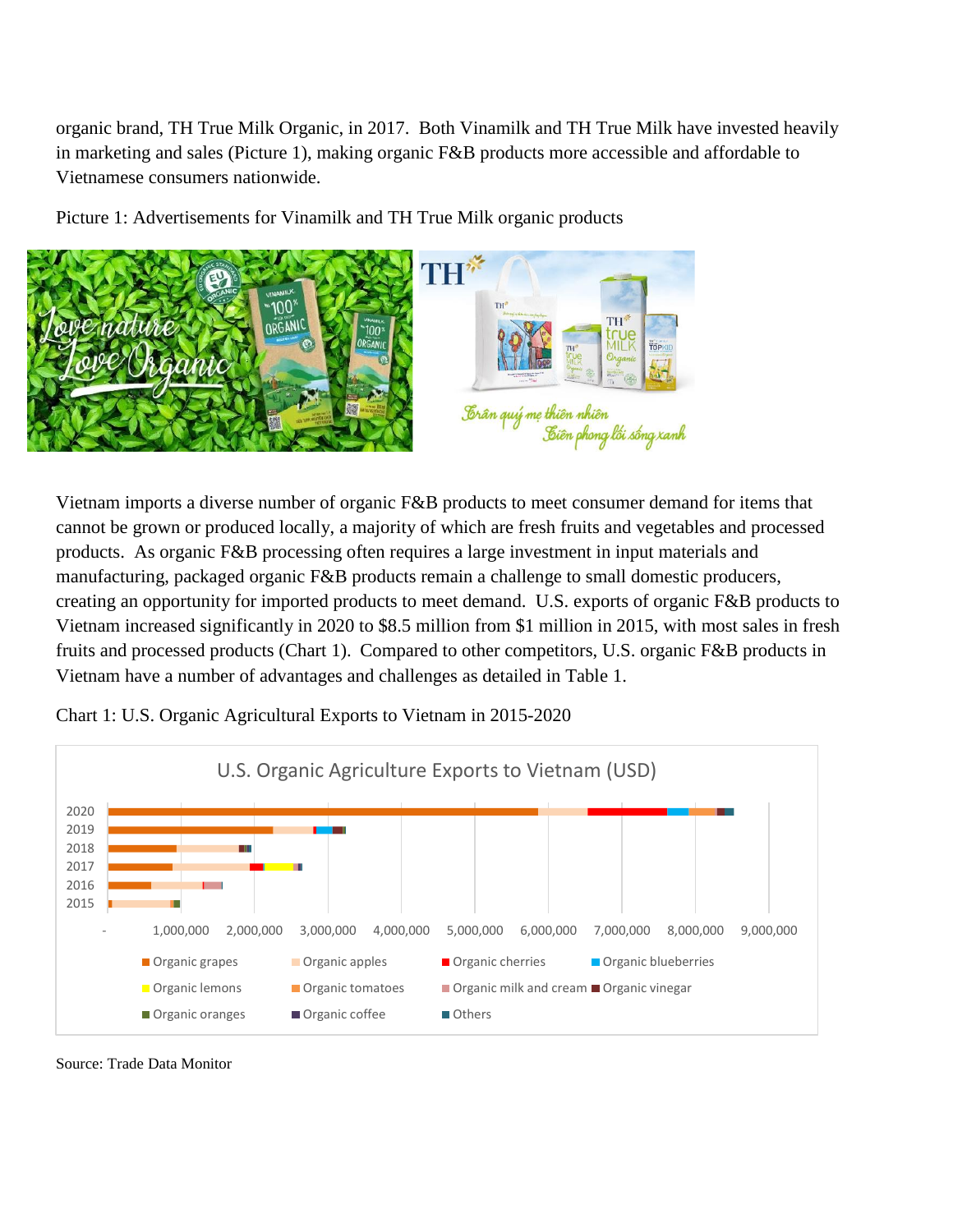| <b>Advantages</b>                             | <b>Challenges</b>                                          |
|-----------------------------------------------|------------------------------------------------------------|
| Vietnamese consumers often favor imports,     | The United States is among the few countries that does not |
| especially U.S. products which are especially | have a free trade agreement (FTA) with Vietnam. As a       |
| perceived as safe and high quality.           | result, some U.S. products are at a tariff disadvantage    |
|                                               | compared to competitors, such as Australia, New Zealand,   |
|                                               | the European Union, Korea, and Japan. U.S. products may    |
|                                               | also face higher shipping costs.                           |
| Vietnamese consumers recognize the quality    | U.S. organic F&B products remain expensive to middle-class |
| of products with USDA organic certification.  | households even in first-tier cities (Hanoi, HCMC).        |
| Demand for organic F&B products continues     | Consumers do not fully understand industry terms and       |
| to rise, especially during the COVID-19       | definitions, such as "organic" versus "clean" versus       |
| pandemic.                                     | "natural." Many consumers also do not understand the       |
|                                               | difference between USDA-certified organic and other        |
|                                               | countries' certificates. As Europe invests to educate the  |
|                                               | market on their organic standards, the reputation of U.S.  |
|                                               | organic certification could be challenged.                 |
| The United States offers a wide range of      | Vietnam procedures to allow market access for fresh fruits |
| organic F&B products, many of which are not   | and vegetables remain complex.                             |
| yet produced in Vietnam.                      |                                                            |

Table 1: Advantages and Challenges of U.S. organic F&B in Vietnam

#### **III. Distribution and Market Entry**

Due to their premium price position, most organic F&B products are distributed through modern trade channels in urban areas to better reach and serve middle and affluent consumers. Presently, shoppers can easily find organic F&B products in supermarkets, organic specialty stores, and e-commerce. A number of leading retailers continue to expand their organic offerings in terms of variety and quantity, and many supermarkets and hypermarkets have dedicated counters to display organic F&B products. Additionally, some retail chains have developed their own organic F&B brands, such as Co.op Organic of Saigon Coopmart and Vin Eco Organic of Vinmart (Picture 2). Organic specialty stores, such as Organica and Organic Food, are growing in both number of outlets and sales revenue. E-commerce continues to grow with 53 percent of the population shopping online, according to the Vietnam ecommerce and Digital Economy Agency. Starting with packaged and low-value products, e-commerce is now expanding to all categories, including high-value and chilled and frozen products. Social distancing restrictions due to COVID-19 and work-from-home trends have accelerated the need for ecommerce, indirectly supporting the expansion of organic products. Many organic F&B producers and importers have opened their own online stores or on third-party e-commerce sites such as Tiki, Shopee, and Lazada. Almost all leading retailer chains in Vietnam have developed their own e-commerce platforms with organic F&B products listed, including Vinmart, Aeon, Lotte, Big C, Bach Hoa Xanh, and BRG Mart. Recent COVID-19 outbreaks have compelled all retailers in Vietnam to utilize ecommerce to offset losses from declines in in-store traffic.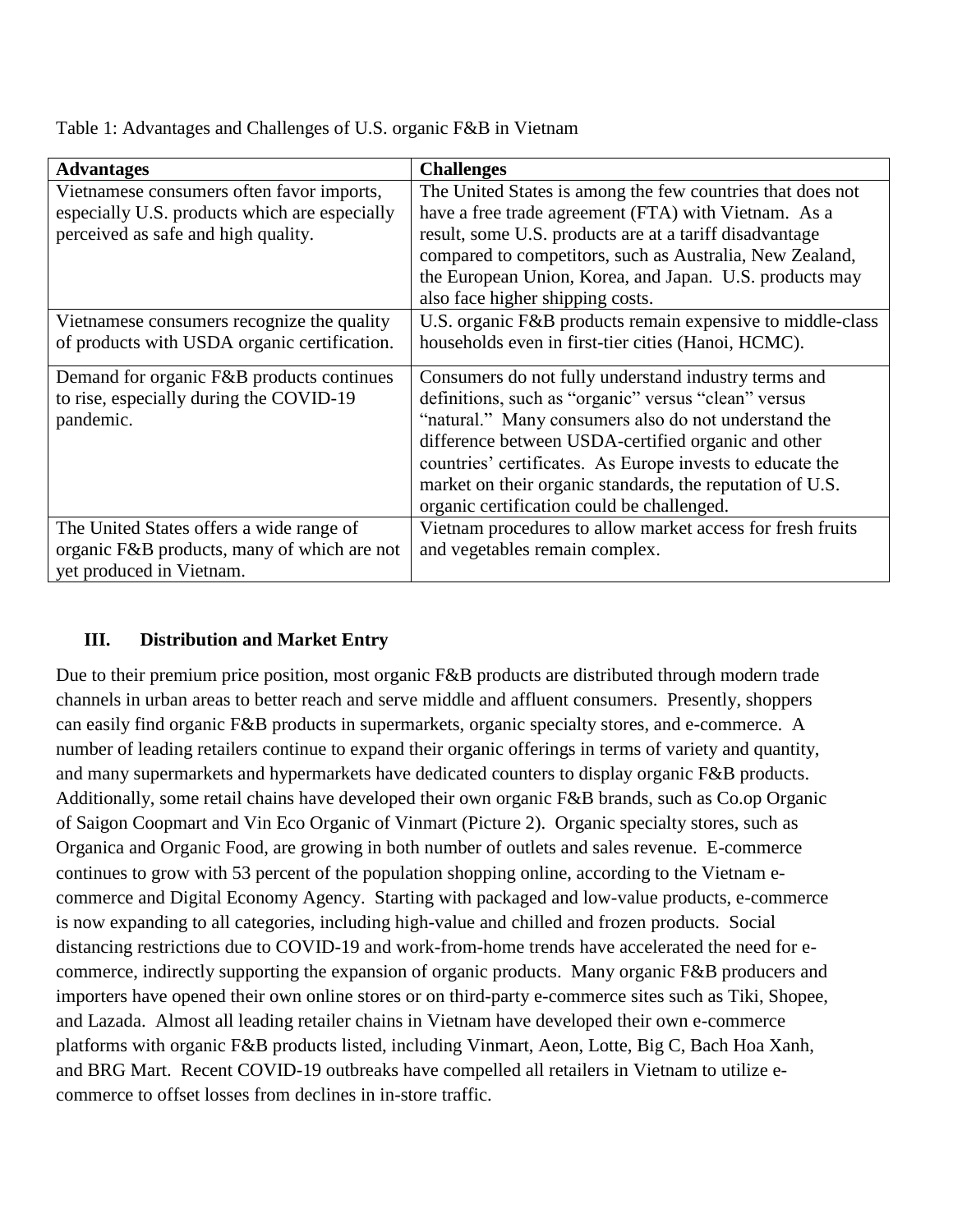Picture 2: Organic products in stores and e-commerce



Most imported organic F&B products enter Vietnam through importers, distributors, and modern retailers. Interested U.S. exporters should collaborate with local importers who have experience in importing and distributing high-value F&B products. Please note that importers often seek exclusive distributorship as a long-term commitment to build and grow the brand in Vietnam. Attending food shows and exhibitions is another way for U.S. exporters to connect with potential buyers and major trade shows, such as Food and Hotel Vietnam and the Vietnam Food Expo, have featured local and international organic F&B brands. For more information on market entry, please refer to FAS's GAIN reports, including the Vietnam [Exporter Guide,](https://www.fas.usda.gov/data/vietnam-exporter-guide-1) [Vietnam Retail Foods,](https://www.fas.usda.gov/data/vietnam-retail-foods-6) and [Vietnam HRI report.](https://www.fas.usda.gov/data/vietnam-food-service-hotel-restaurant-institutional-2)

#### **IV. Regulations and Certificates**

#### *Regulations*

Vietnam is still developing its regulations for organic agriculture. At the time of this report, Vietnam has the following regulations related to organic production:

- The Ministry of Science and Technology issued the first National Standards on Organic Agriculture TCVN 11041 in 2017, standardizing the production, cultivation, animal husbandry, processing, and labeling of organic products, and requirements for organizations assessing and certifying organic product production and processing systems.
- Decree 109/2018 on Organic Agriculture published in August 2018, regulated the production, certification, labeling, logo, traceability, trading, and inspection of organic agricultural products.
- Circular 16/2019, published in November 2019 to supplement Decree 109/2018, provided detailed guidance on the agencies and organizations that oversee the application, certification, and testing of organic agricultural products in Vietnam.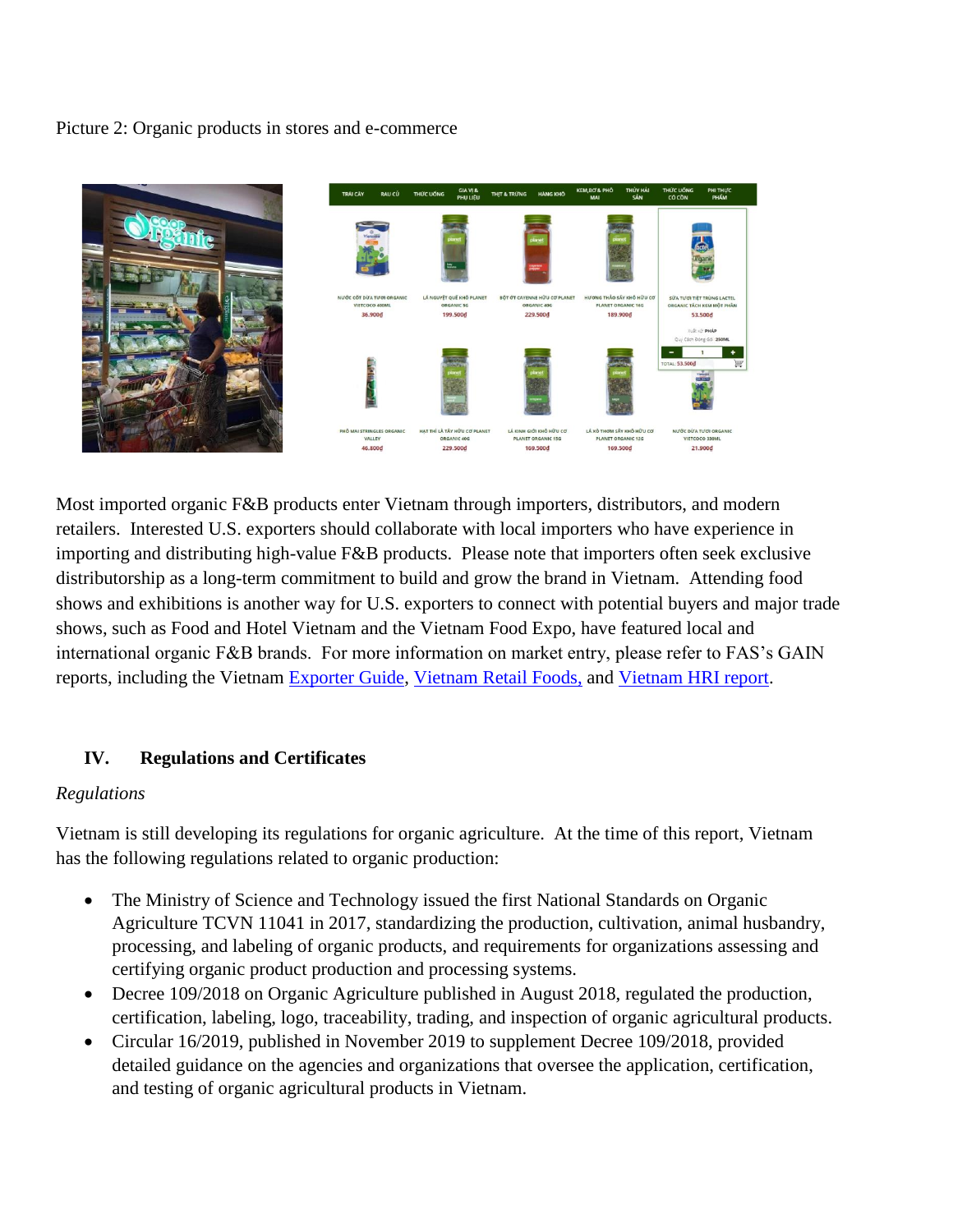• Most recently, in June 2020, the Government of Vietnam approved the Organic Agricultural Development Project for 2020 – 2030. Under this project, Vietnam aims to gradually create a strong domestic organic agricultural industry and grow land for organic agricultural production to  $1.5 - 2$  percent of total agricultural land by 2025.

For imported products, Vietnam recognizes organic certifications from the United States, Europe, Australia, Japan, and many other developed markets. Vietnam also has the same import requirements for both organic and conventional products. To find more information on the import requirements of agricultural products to Vietnam, please refer to FAS's GAIN reports, in particular the [Exporter Guide](https://www.fas.usda.gov/data/vietnam-exporter-guide-1) and [FAIRS Country report.](https://www.fas.usda.gov/data/vietnam-fairs-country-report-4)

### *Certifications*

In a 2020 survey commissioned by FAS/HCMC, many Vietnam respondents noted that they prefer and trust products with certified organic logos on the packaging. Although consumer understanding of organic branding is still developing, the most recognized organic logos included USDA Organic, Europe Organic, Australian Organic, and JAS, in which the USDA Organic seal was the most well-known logo, thanks to its popularity and credibility (Picture 3).

Post also notes that many consumers do not fully understand the differences between organic, allnatural, non-genetically engineered (GE), and other classifications. As many supermarkets and specialty stores often group all-natural, non-GE, "bio", and "clean" products on their shelves, these displays can cause confusion for consumers and their perception of "organic" F&B products.

Pictures 3: Some well-known organic certification logos in Vietnam



## **V. Key Contacts**

- **FAS Hanoi, Vietnam** Agricultural Affairs Office Rose Garden Tower, 3rd Floor, 170 Ngoc Khanh, Ba Dinh District, Hanoi Tel: (84.24) 3850 5000; Fax: (84.24) 3850 5130; Email: [aghanoi@fas.usda.gov](mailto:aghanoi@fas.usda.gov)
- **FAS Ho Chi Minh City, Vietnam** Agricultural Affairs Office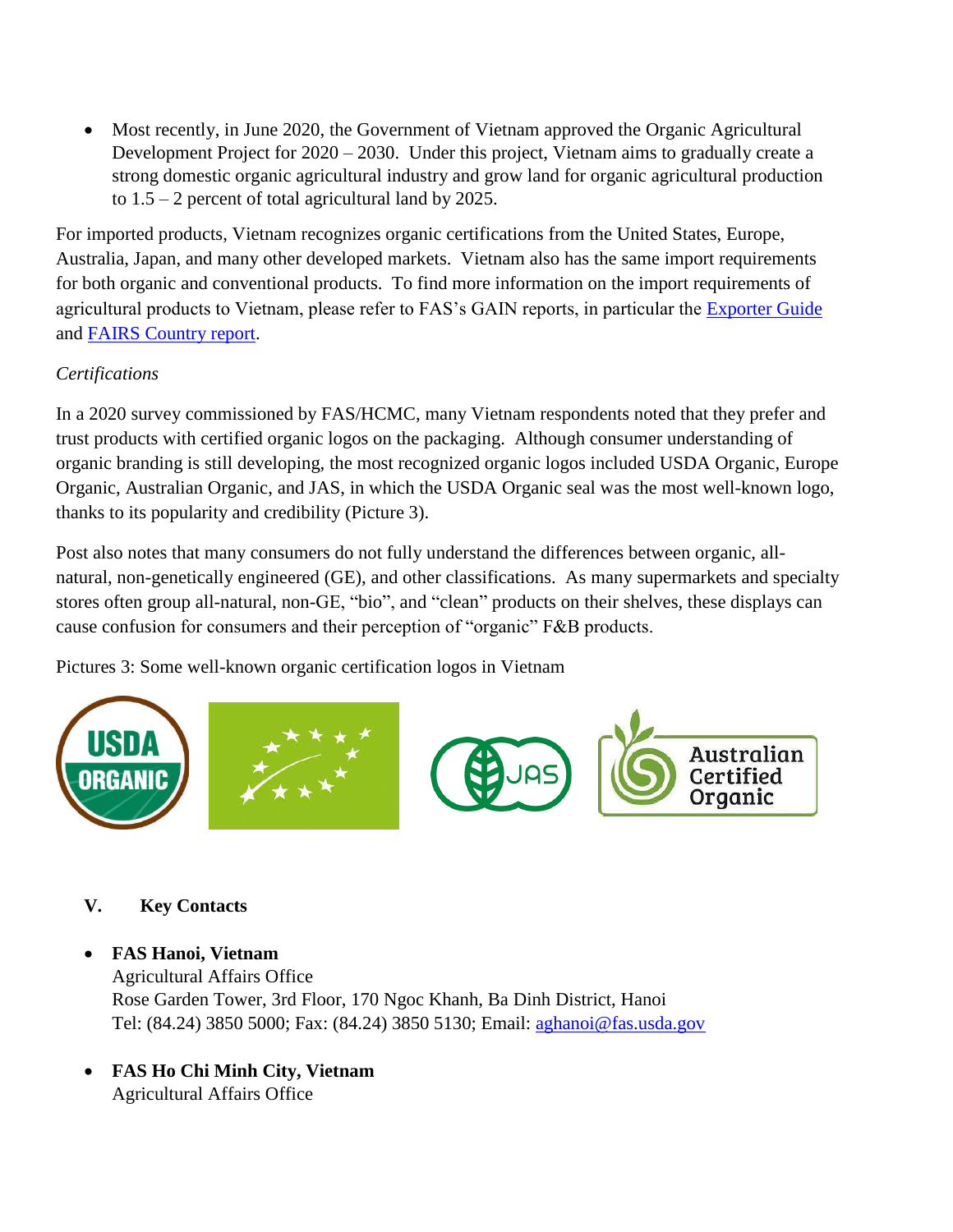8th floor, Diamond Plaza, 34 Le Duan Blvd, District 1, HCMC Tel: (84.28) 3520 4630; Fax: (84.28) 3520 4633; Email: [atohochiminh@fas.usda.gov](mailto:atohochiminh@fas.usda.gov)

- **The Organic Trade Association** Website: [www.ota.com](http://www.ota.com/)
- **Ministry of Agriculture and Rural Development (MARD)** 2 Ngoc Ha Street, Ba Dinh, Hanoi, Vietnam Tel: (84.24) 3846 8161; Fax: (84.24) 3845 4319; Website: [www.mard.gov.vn](http://www.mard.gov.vn/)
- **Vietnam Organic Agriculture Association** Floor 9 - Palace of Knowledge, No. 1 Ton That Thuyet, Cau Giay District, Hanoi Tel: (84.24) 3227 2806; Email: [hiephoihuucovn@gmail.com](mailto:hiephoihuucovn@gmail.com)

| Table 2: List of major organic F&B products importers and distributors in Vietnam |  |  |  |
|-----------------------------------------------------------------------------------|--|--|--|
|-----------------------------------------------------------------------------------|--|--|--|

| No             | <b>Company name</b>       | <b>Type</b> | <b>Product range and website</b>               |
|----------------|---------------------------|-------------|------------------------------------------------|
| 1              | An Nam Gourmet            | Retailer/   | https://annam-gourmet.com/                     |
|                |                           | Importer    | Fresh fruits and vegetables, meat and seafood, |
|                |                           |             | grains and seeds, dairy, seasoning, packaged   |
|                |                           |             | food and beverages.                            |
| 2              | An Thinh Viet Trading     | Importer    | https://www.facebook.com/anthinhyiet.com.vn/   |
|                | Service                   |             | Packaged food and beverages, grains and        |
|                |                           |             | seeds, dairy.                                  |
| 3              | <b>Classic Fine Foods</b> | Importer    | www.classicfinefoods.com                       |
|                | Vietnam                   |             | Meat and seafood, grains and seeds, dairy,     |
|                |                           |             | seasoning, packaged food and beverages.        |
| $\overline{4}$ | Happy Trade Limited       | Retailer    | https://happytrade.org/                        |
|                | Company                   |             | Fresh fruits and vegetables, meat and seafood, |
|                |                           |             | grains and seeds, dairy, seasoning, packaged   |
|                |                           |             | food and beverages.                            |
| 5              | Happy Vegi                | Producer/   | http://happyvegi.com/                          |
|                |                           | Retailer    | Fresh vegetables                               |
| 6              | Inter-Eco                 | Importer/   | https://inter-eco.com/                         |
|                |                           | Retailer    | Packaged food and beverages. Exclusive         |
|                |                           |             | distributor of Native Harvest brand.           |
| $\overline{7}$ | Les Square/New Viet       | Retailer/   | https://lesquare-epicierfin.com.vn/homepage    |
|                | Dairy                     | Importer    | Fresh fruits and vegetables, meat and seafood, |
|                |                           |             | grains and seeds, dairy, seasoning, packaged   |
|                |                           |             | food and beverages.                            |
| 8              | Nam An Market             | Retailer/   | https://namanmarket.com/                       |
|                |                           | Importer    | Fresh fruits and vegetables, meat and seafood, |
|                |                           |             | grains and seeds, dairy, seasoning, packaged   |